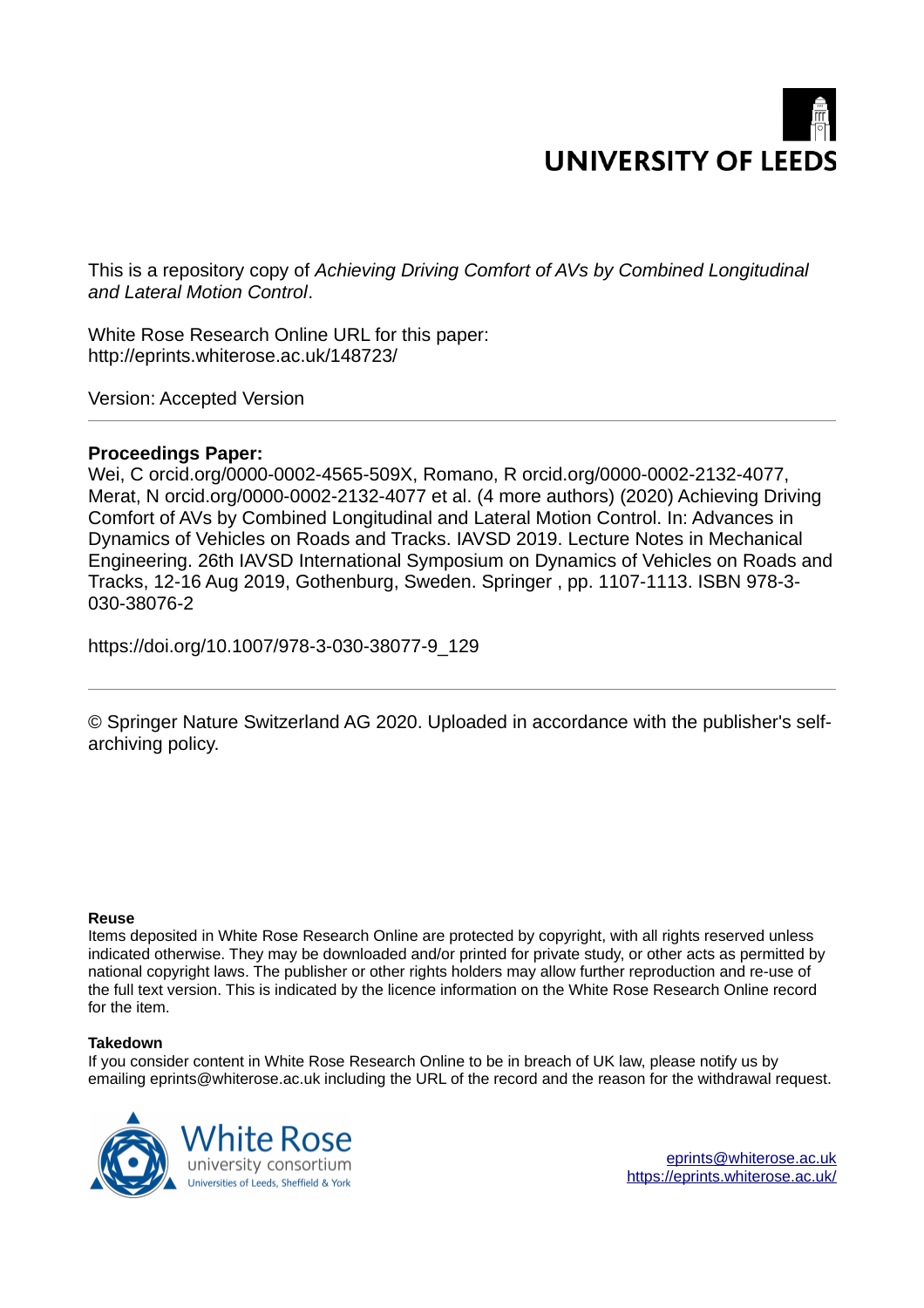# **Achieving Driving Comfort of AVs by Combined Longitudinal and Lateral Motion Control**

Chongfeng Wei\*, Richard Romano, Natasha Merat, Foroogh Hajiseyedjavadi, Albert Solernou, Evangelos Paschalidis, Erwin R. Boer

> Institution for Transport Studies, University of Leeds, Leeds LS2 9JT, UK \*Email: c.wei2@leeds.ac.uk

**Abstract.** As automated vehicles (AVs) are moving closer to practical reality, one of the problems that needs to be resolved is how to achieve an acceptable and natural risk management behaviour for the on-board users. Cautious automated driving behaviour is normally demonstrated during the AV testing, by which the safety issue between the AV and other road users or other static risk elements can be guaranteed. However, excessive cautiousness of the AVs may lead to traffic congestion and strange behaviour that will not be accepted by drivers and other road users. Human-like automated driving, as an emerging technique, has been concentrated on mimicking a human driver's behaviour in order that the behaviour of the AVs can provide an acceptable behaviour for both the drivers (and passengers) and the other road users. The human drivers' behaviour was obtained through simulator based driving and this study developed a nonlinear model predictive control to optimise risk management behaviour of AVs by taking into account human-driven vehicles' behaviour, in both longitudinal and lateral directions.

**Keywords:** Automated Vehicle, Vehicle Motion Control, Human-Mimicked Control, Human-like Control.

# **1 Introduction**

Motion planning and trajectory following are important components for the AV motion control. For the collision avoidance scenario, the path is normally planned to avoid the obstacles, and then make the AV exactly follow the designed path [1,2]. However, it may lead to some uncomfortable human experiences in terms of the high acceleration and jerk. Although the AV can follow the desired lateral offset and heading angle of the vehicle, exact following may not be needed. Therefore, determination of a safety corridor is more practical than merely planning a path. The corridor can be determined by allowing the vehicle to stay away from the risk elements while simultaneously providing the drivers a sense of security and comfort. Comfortable trajectory can be obtained when we optimize the vehicle's motion during AV control within the safe corridor. In this way, both comfortability and sense of the security can be achieved.

However, corridor planning does not mean neglect of the desired path, as we don't expect the vehicle to move far away laterally from the desired path during pursuing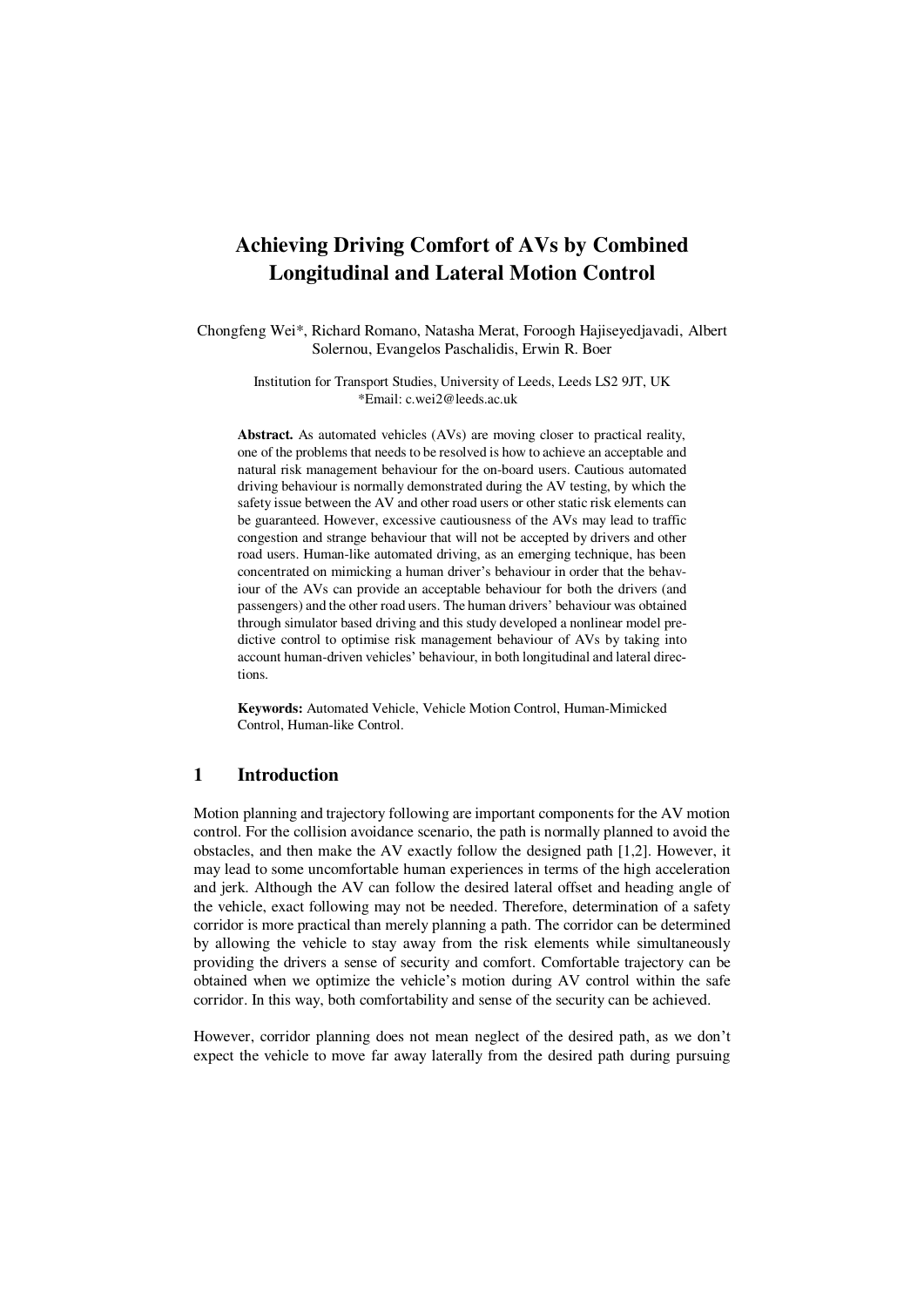comfortability, and higher speed error relative to the driver's desired speed is also not expected. To this end, we investigate the drivers' behaviour while risk elements are present alongside and within the driver's lane such as parked cars and designed the motion controller to mimic drivers' behaviour.

# **2 Drivers' behavior**

We explore driver behavior on simulated roads with different elements along side the road such as hedges and curbs as well as on the road such as parked cars or road works [3].

### **2.1 Longitudinal desired speed**

The observed speed and lateral position from the simulation experiment with a driver simulator is used to derive the human-like desired speed, speed tolerance and lateral offset tolerance. Table 1 shows the observed median speeds and standard deviations from the experiment for four specific roadway conditions with 44 participants. Each of these conditions was persisted for 250m and the center portion was used to estimate steady state median and STD speed; please refer [3] for our experimental design details.

| Environ- | Curve      | Context    | Curve         | Median      | <b>Standard Deviation</b> |
|----------|------------|------------|---------------|-------------|---------------------------|
| ment     |            |            | direction     | Speed (mps) | of Speed (mps)            |
| 'rural'  | 170        | 'grass'    | 'curve-right' | 20.3263     | 2.8062                    |
| 'rural'  | 'straight' | 'asphalt'  | 'straight'    | 25.1421     | 3.9073                    |
| 'rural'  | 250'       | 'hedge'    | 'curve-left'  | 21.4319     | 3.1623                    |
| 'urban'  | 'straight  | 'blockage' | 'straight'    | 19.4599     | 2.8847                    |

**Table 1.** Median speed and standard deviation of speed obtained from driving tests

The median observed speed is considered as the desired speed (or reference speed) for the AV motion control. However, the AV does not need to follow the speed exactly. The acceptable speed range around the target we define based on our risk model [4].

#### **2.2 Lateral offset variation**

Vehicle lateral offset variation determines the drivers' behavior in controlling the vehicle to steer around the risk elements and increase their sense of security by managing risk [5], i.e. time to lane crossing [4]. For example, static obstacles could be parked cars located at the roadside at the middle of a 250 m long road. This scenario represents the risk level variation from a low-level risk away from the parked car to a a higher potential risk close to the parked car. Drivers naturally slow down and swerve laterally away from the parked car to manage their risk (other interpretations such as managing driving demand results in equivalent controller designs).

Fig.1 shows the testing data for variation of the lateral offset when a risk element is presented within preview, i.e. the parked cars have been detected and the drivers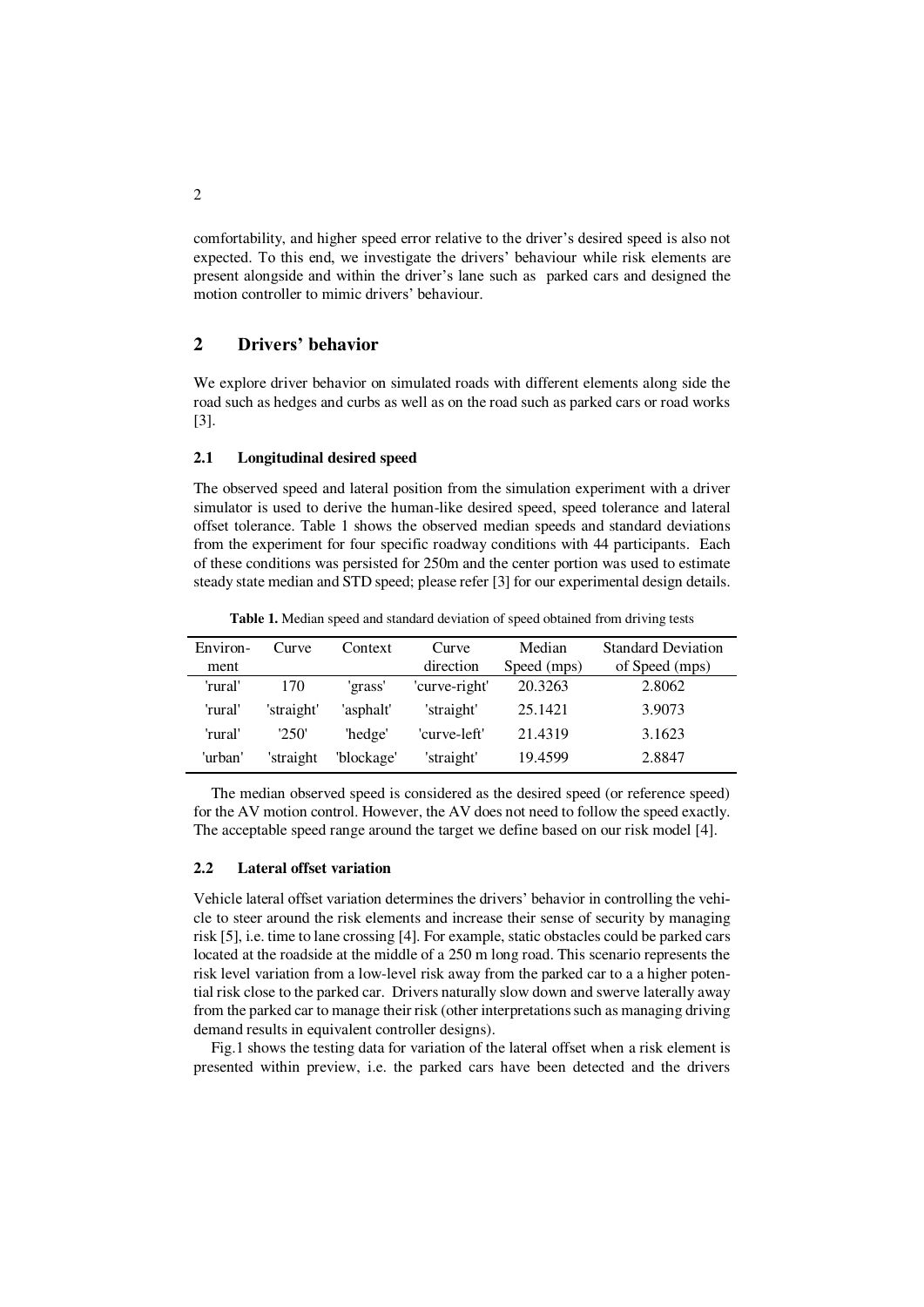changed their control behavior according to their sense of security and comfort. The lateral offset tolerance can be derived based on this observed manual vehicle control data variation. For the parked cars avoidance scenarios, the drivers feel the need to slow down the vehicle and steer the vehicle together, so both longitudinal and lateral control need to be considered. Similarly, for the transitions from straight road to the curved road, the drivers also need to conduct such a combined maneuvering actions.



**Fig. 1** Lateral offset variation for the parked-cars scenario

### **3 Models and Results**

#### **3.1 Vehicle dynamic model**

The vehicle dynamic model used for controller design is simplified to a kinematic bicycle model which is normally used for vehicle motion planning and path tracking as the suspension movement and rolling resistance influences can be neglected.

$$
\begin{cases}\n\ddot{y} = -\dot{x}\dot{\psi} + \frac{2}{m}\left(F_{yf}\cos\delta_f - F_{xf}\sin\delta_f + F_{yr}\right) \\
\ddot{x} = \dot{y}\dot{\psi} + \frac{2}{m}\left(F_{xf}\cos\delta_f - F_{yf}\sin\delta_f + F_{xr}\right) \\
\dot{e}_y = \dot{y} + \dot{x}e_\psi \\
\dot{e}_\psi = \dot{\psi} - \dot{x}/R\n\end{cases} \tag{1}
$$

where  $\delta_f$  is the steer angle of the front wheel, *R* is the road curve radius in real time.  $I_z$ and  $m$  represent the vehicle's yaw inertia and mass, respectively.  $\dot{x}$  and  $\dot{y}$  denote the longitudinal and lateral speeds in the body frame, and  $\psi$  denotes the yaw rate.  $F_{yf}$ ,  $F_{xf}$ ,  $F_{vr}$  and  $F_{xr}$  represent the lateral and longitudinal tyre forces at the front and rear wheels in coordinate frames aligned with the wheels.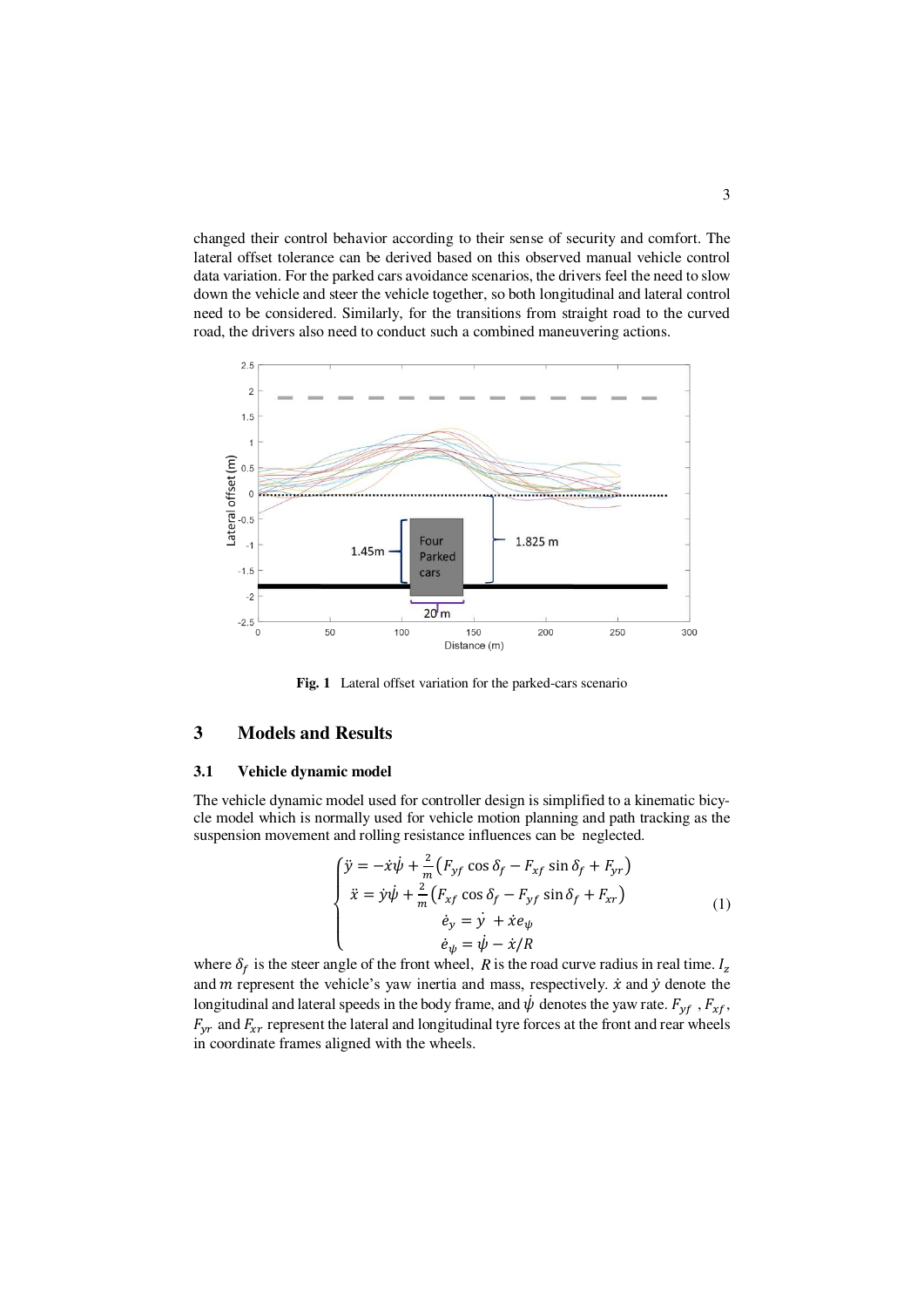#### **3.2 Tyre model for combined scenario**

As for the combined motion scenarios, the longitudinal and lateral force are affected by each other, it is important and necessary to involve this effect into the vehicle model. In this study, we use the Pacejka magic formula tyre model [6] to predict the tyre forces.

At the pure braking or acceleration scenario, the longitudinal force  $F_{x0}$  can be expressed by the longitudinal slip ratio  $\lambda$  and the tyre vertical load  $F_z$ , which is given by [6]

$$
F_{x0} = D_1 \sin\{C_1 \arctan[B_1 \lambda - E_1(B_1 \lambda - \arctan(B_1 \lambda))]\} + S_{Vx}
$$
 (2)

For the pure steering condition, the tyre lateral force  $F_{y0}$  can be expressed by tyre slip angle  $\alpha$  and tyre vertical load  $F_z$ , which is given by [6]

$$
\begin{cases}\nF_{y0} = D_2 \sin\{C_2 \arctan[B_2 \kappa - E_2(B_2 \kappa - \arctan(B_2 \kappa))]\} + S_{Vy} \\
\kappa = \alpha + S_h\n\end{cases}
$$
\n(3)

For the combined steering and braking/acceleration scenarios, the tyre longitudinal force and lateral force are affected by each other. The friction ellipse relationship between the peak longitudinal and lateral tire forces can be assumed, as shown in Figure, for each tyre, the ellipse relationship is given by



**Fig. 2** The tyre lateral and longitudinal relationship at combined scenarios

4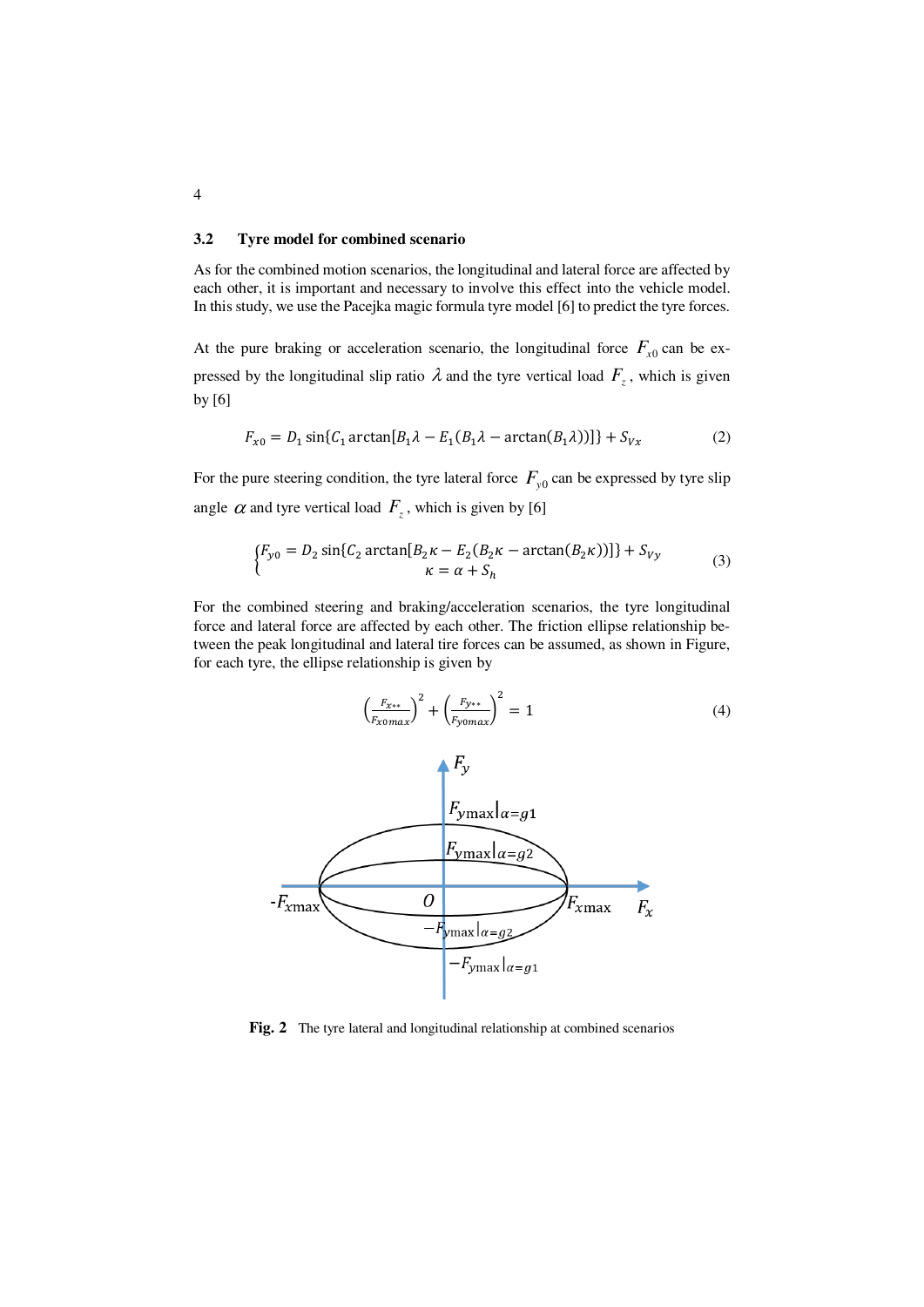Therefore, at the combined longitudinal and lateral motion situation, the tyre longitudinal force  $F_x$  and lateral force  $F_y$  can be expressed by the tyre slip angle  $\alpha$ , wheel longitudinal slip ratio  $\lambda$  and tyre vertical load  $F_z$ , which is given by

$$
F_x = \frac{\sigma_x}{\sigma} F_{x0} \tag{5}
$$

$$
F_y = \frac{\sigma_y}{\sigma} F_{y0} \tag{6}
$$

in which  $\sigma = \sqrt{\sigma_x^2 + \sigma_y^2}$ ,  $\sigma_x = -\frac{\lambda}{1+\lambda}$ ,  $\sigma_y = -\frac{\tan \alpha}{1+\lambda}$ .

The maximum achievable longitudinal force for the corresponding tire can be obtained by  $F_{x0max} = \mu F_z$ , and then the tire lateral force  $F_y$  for the corresponding tire can be expressed by the tire longitudinal force  $F_x$ , which is

$$
F_{yi} = P(\kappa) * \sqrt{(\mu F_{zi})^2 - F_{xi}^2} \quad i = f, r \tag{7}
$$

where  $P(\kappa) = D_2 \sin\{C_2 \arctan[B_2 \kappa - E_2(B_2 \kappa - \arctan(B_2 \kappa))]\} + S_{Vy}$ . Therefore, the lateral force element  $F_v$  in Eq. 1 can be eliminated, which is important for design of the combined motion controller.

#### **3.3 Controller design**

To enables the on-board drivers to have a comfortable and natural driving (riding) experience, we set the minimum lateral jerk as the objective in the optimal control. In this study, we developed the Nonlinear Model Predictive Control (NMPC) model with a nonlinear bicycle-type vehicle dynamic model.

Lateral acceleration of the vehicle can be given by

$$
a_y = \ddot{y} + v_x r \tag{8}
$$

While the lateral jerk can be determined by differentiating the lateral acceleration, which is given by

$$
j_y = \ddot{y} + \dot{v}_x r + v_x \dot{r}
$$
\n(9)

To improve the driving comfort, we define the desired lateral jerk is 0. The lateral offset tolerance (i.e. stay within the corridor that is defined by the manually driver observed data --- or derived from a model capable of producing this corridor; refer to [4]). during the transition is taken as the constraints of the vehicle motion control. Moreover, the vehicle's dynamic constraints including tyre's slip angle, yaw rate, lateral velocity and steering input capability are also considered here.

$$
\min_{\Delta U(t)} J(\xi_t, \Delta U(t)) = \sum_{i=1}^{N_p} ||Y_{k+i,t} - Y_{k+i,t}^{ref}||_Q^2 + \sum_{i=1}^{N_c-1} ||\Delta u_{k+i,t}||_R^2 + \rho \varepsilon^2 \quad (10)
$$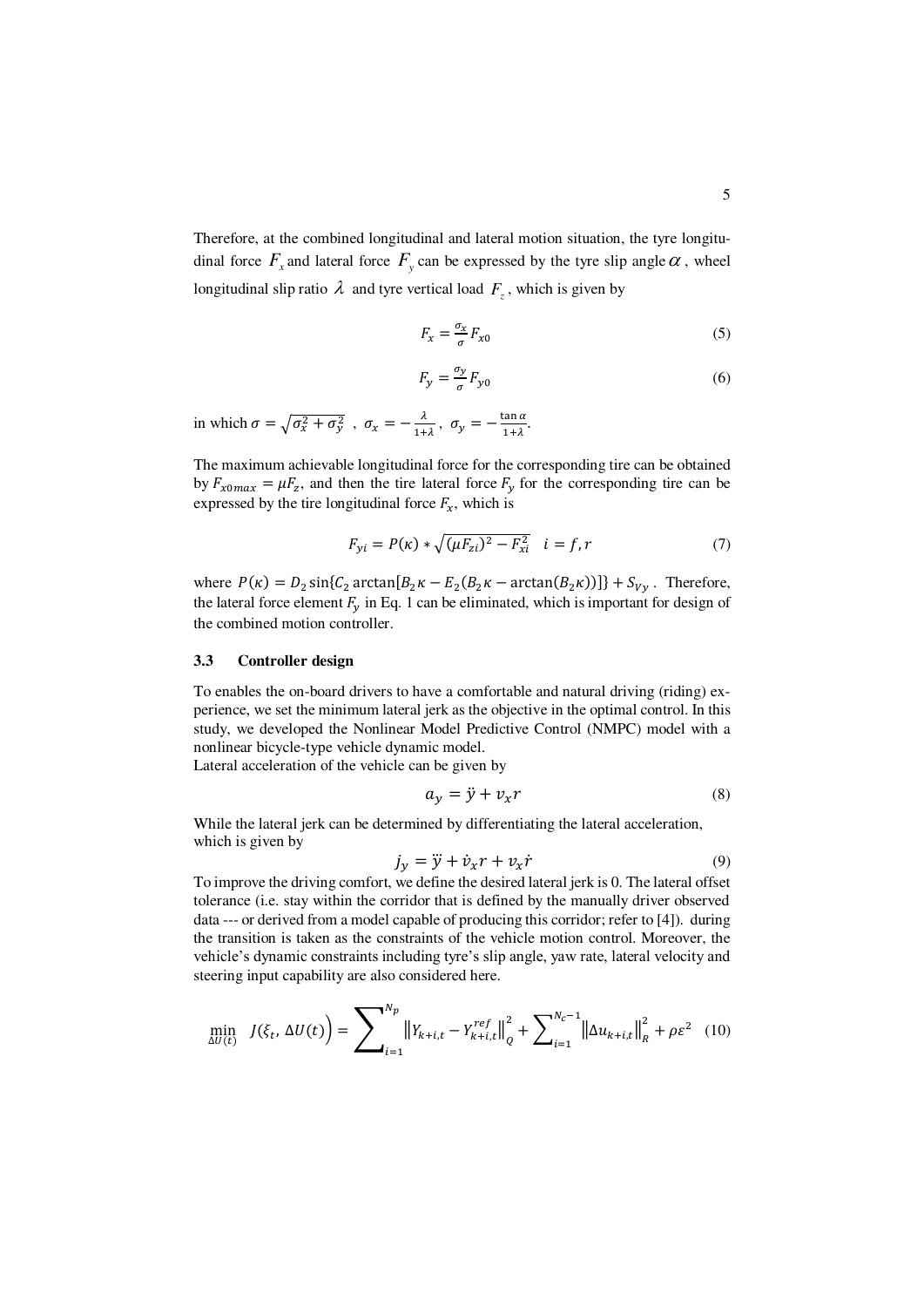s.t. 
$$
X_d (k + i + 1) = A_d X_d (k + i) + B_d u(k + i), \qquad i = 0, 1, ..., N_p - 1
$$
  
\n $Y_d (k + i + 1) = C_d X_d (k + i), \qquad i = 0, 1, ..., N_p - 1$   
\n $u_{min} \le u_{k+i,t} \le u_{max}, \qquad i = 0, 1, ..., N_c - 1$   
\n $\Delta u_{min} \le \Delta u_{k+i,t} \le \Delta u_{max}, \qquad i = 0, 1, ..., N_c - 1$   
\n $Y_{min} - \varepsilon \le Y_d (k + i + 1) \le Y_{max} + \varepsilon, \qquad i = 1, 2, ..., N_p$   
\n $Y_{lmin} \le Y_l (k + i + 1) \le Y_{lmax}, \qquad i = 1, 2, ..., N_p$ 

where  $X_d = [\dot{y}, \dot{x}, \psi, \dot{\psi}, e_y, e_y]$  are the needed vehicle states,  $Y_d =$  $[\ddot{y}, \dot{\psi}, \dot{x}, e_y, e_{\psi}]^{\text{T}}$  are the vehicle output states,  $u = [\delta_f, acc]$  is the control inputs. If we express the nonlinear dynamic model of the vehicle system as  $\dot{X}_s = f(X_s, u)$ ,  $A_d =$ <u>of</u>  $\frac{1}{\partial x_s}$  $\left(B_d = \frac{\partial f}{\partial u}\right]_{X_s(k), u(k)}$ , and  $C_d$  is the coefficient matrix that used for calculating the outputs. The constraint  $Y_{min} - \varepsilon \le Y_d(k + i + 1) \le Y_{max} + \varepsilon$  represents the limits of vehicle dynamic states in order to guarantee the vehicle's dynamic stability and comfortability.  $Y_{lmin} \leq Y_l(k+i+1) \leq Y_{lmax}$  denotes the lateral offset (obtained from observed human driver data).

#### **3.4 Initial results**

With the designed controller and the defined road environment, the controller is integrated with our full vehicle model in the driver simulator. Fig.3 shows the comparison between the typical yaw rate profile of a human driver (blue) in the UoLDS and what our controller produces (red). The experimental road contains straight sections, curves, parked cars, etc. , It can be seen that the yaw rate variation has similar magnitude as the driver's yaw rate. Moreover, at the pure curved road and pure straight road, the yaw rate is smoother than the driver's data, which means more comfortability can be obtained under those conditions.



**Fig. 3** Predicted yaw rate of the AV at a defined hybrid scenario

6